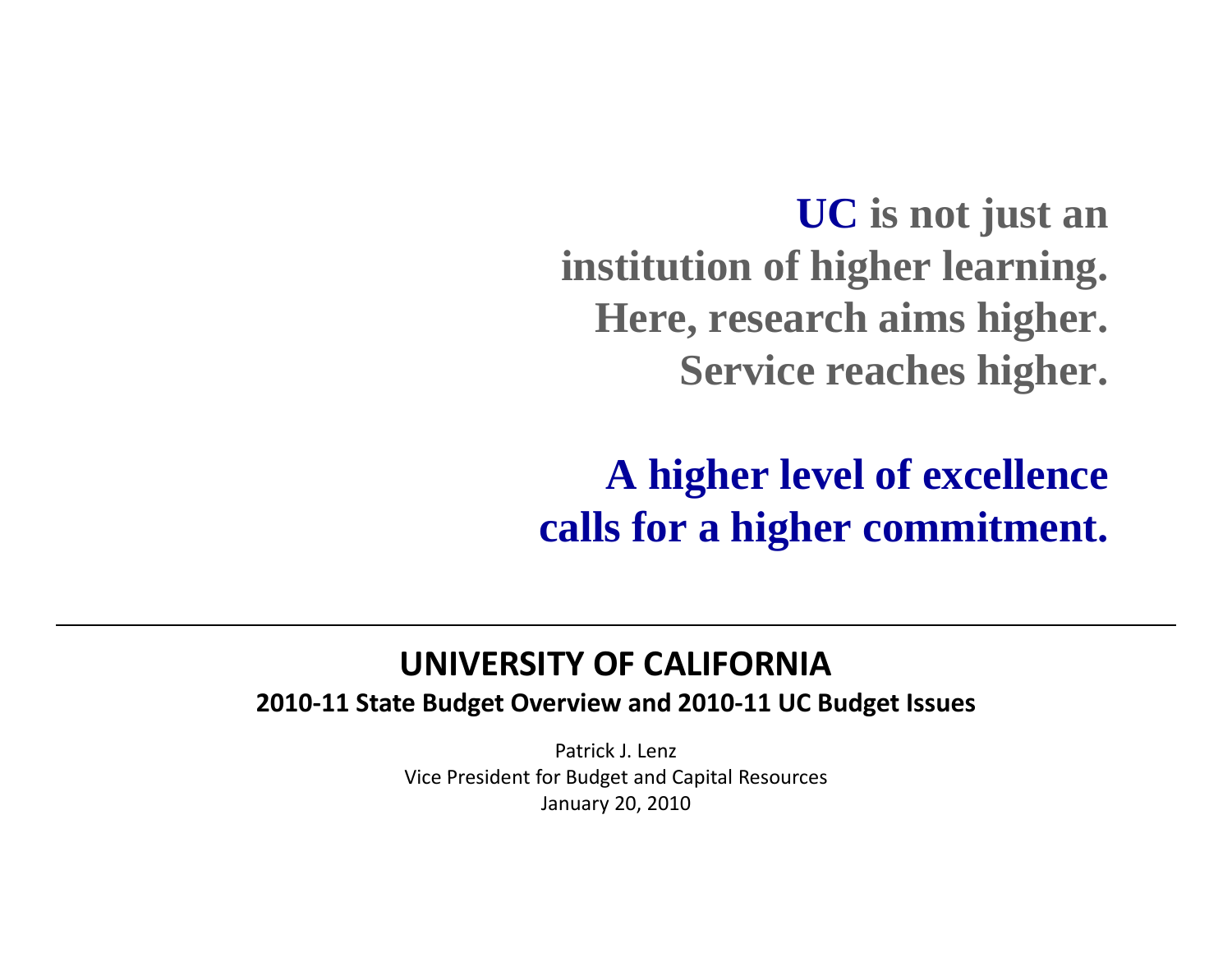## **State Budget Overview and UC Budget Issues**

- Overview of 2010-11 Governor's Budget
- 2010‐11 UC Budget Issues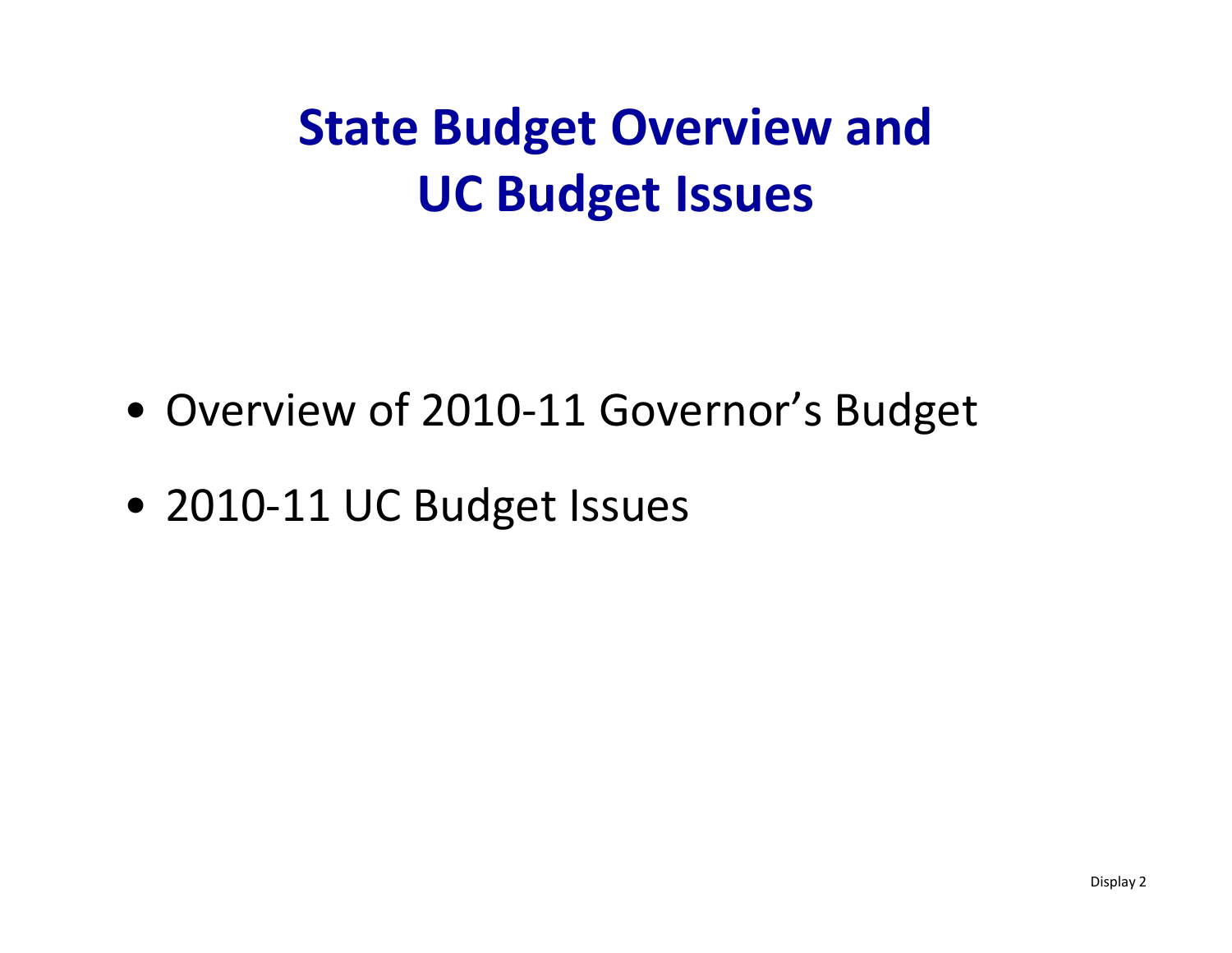#### **State General Fund Revenue**

- 2009-10 State General Fund \$88.1 B
- 2010-11 State General Fund \$89.3 B
- State General Fund Growth \$ 1.2 B
- 1 4%.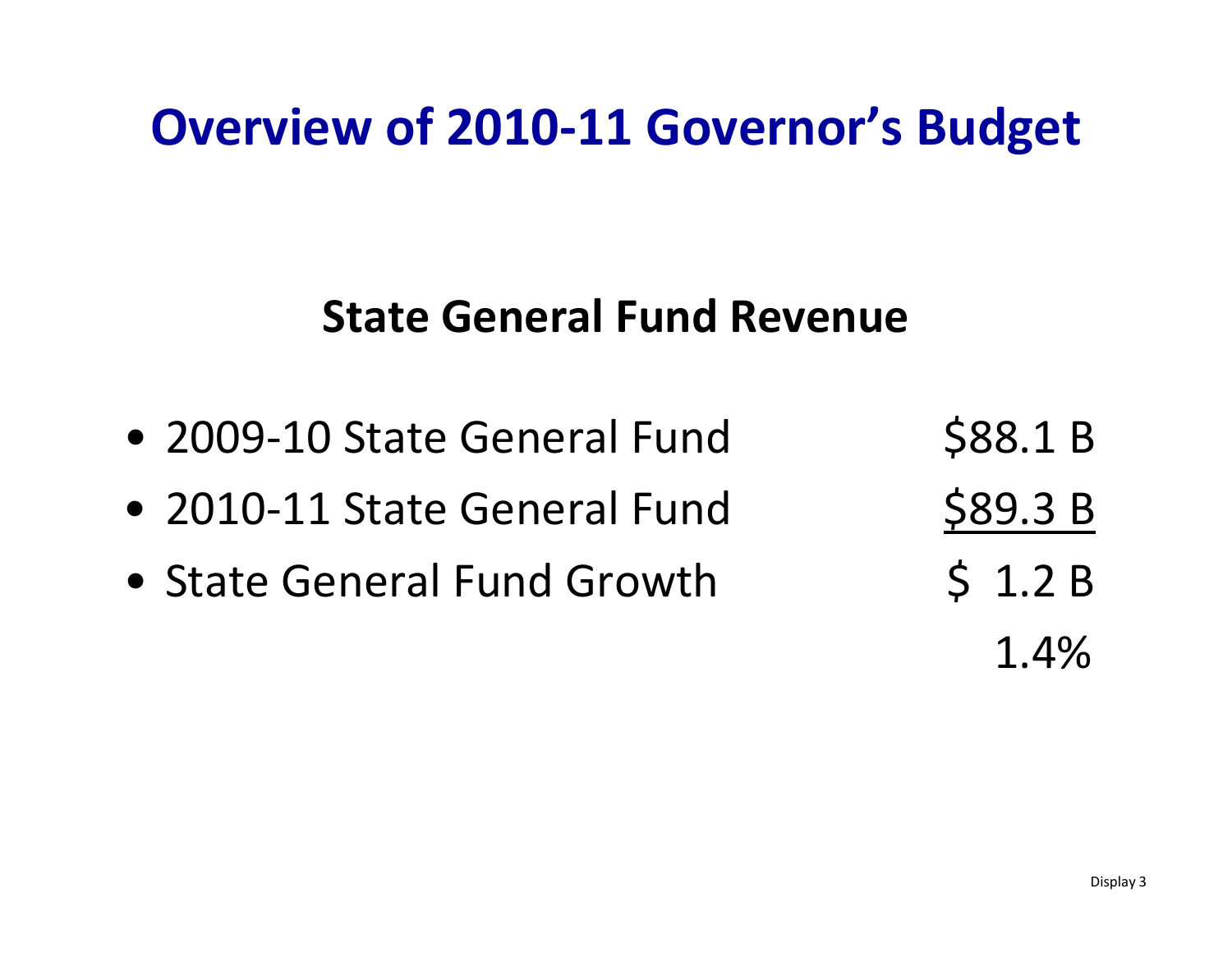#### **State General Fund Expenditures**

- 2009-10 State General Fund \$86.1 B
- 2010‐11 State General Fund
- State General Fund

\$82.9 B  $(S \t3.2 B)$ ‐3.7 %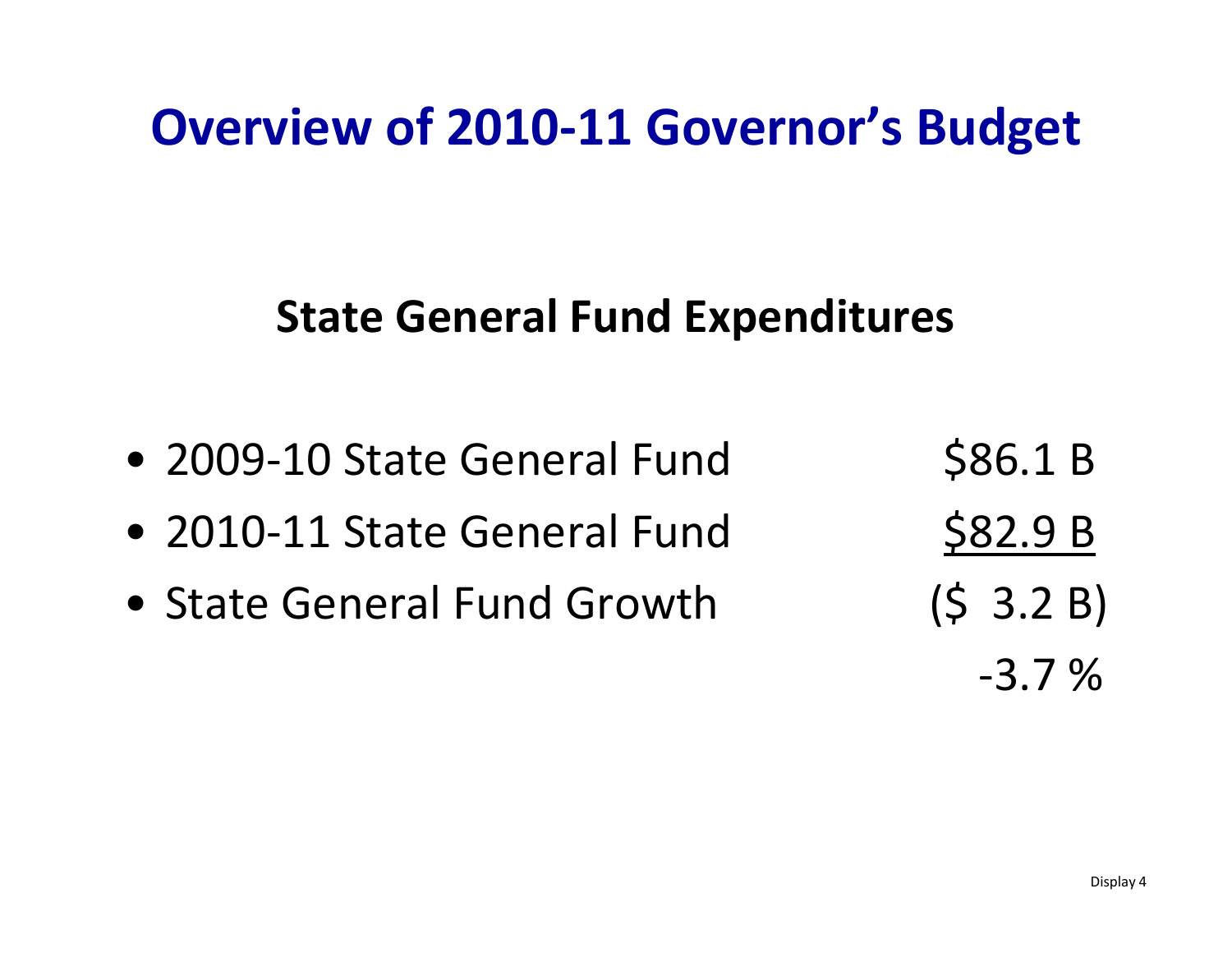| • State General Fund Budget Gap             | \$19.9B |
|---------------------------------------------|---------|
| • 2009-10 Fiscal Year Shortfall             | \$6.6B  |
| • 2010-11 Fiscal Year Shortfall             | \$12.3B |
| • State General Fund Reserve                | \$1.0 B |
| • What Contributed to the State Budget Gap? |         |
| • Revenue Decline                           | \$3.4B  |
| • Federal & State Court Litigation          | \$4.9 B |
| • Erosion of Budget Solutions               | \$2.3 B |
| • Population and Caseload Growth            | \$1.4B  |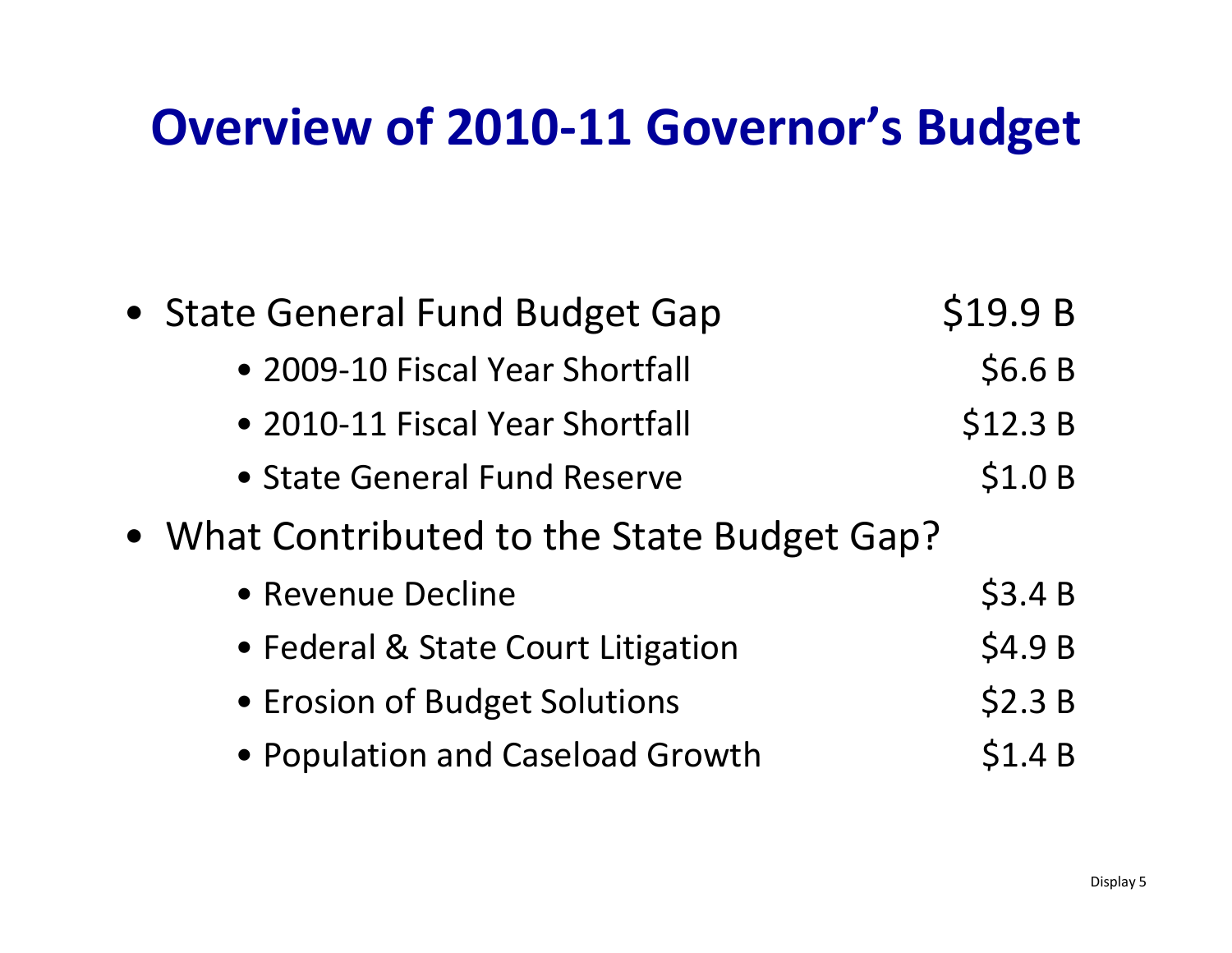#### **Closing the Budget Gap**

- •Expenditure Reductions (43%) \$ 8.5 B
- •• Federal Funds (35%) \$ 6.9 B
- Alternative Funding (20%) \$3.9 B
- Fund Shifts/Other Rev.  $(3\%)$   $\begin{array}{cc} \angle & \triangleleft$  0.6 B
- •Closing the Budget Gap  $(100\%)$  \$19.9 B
-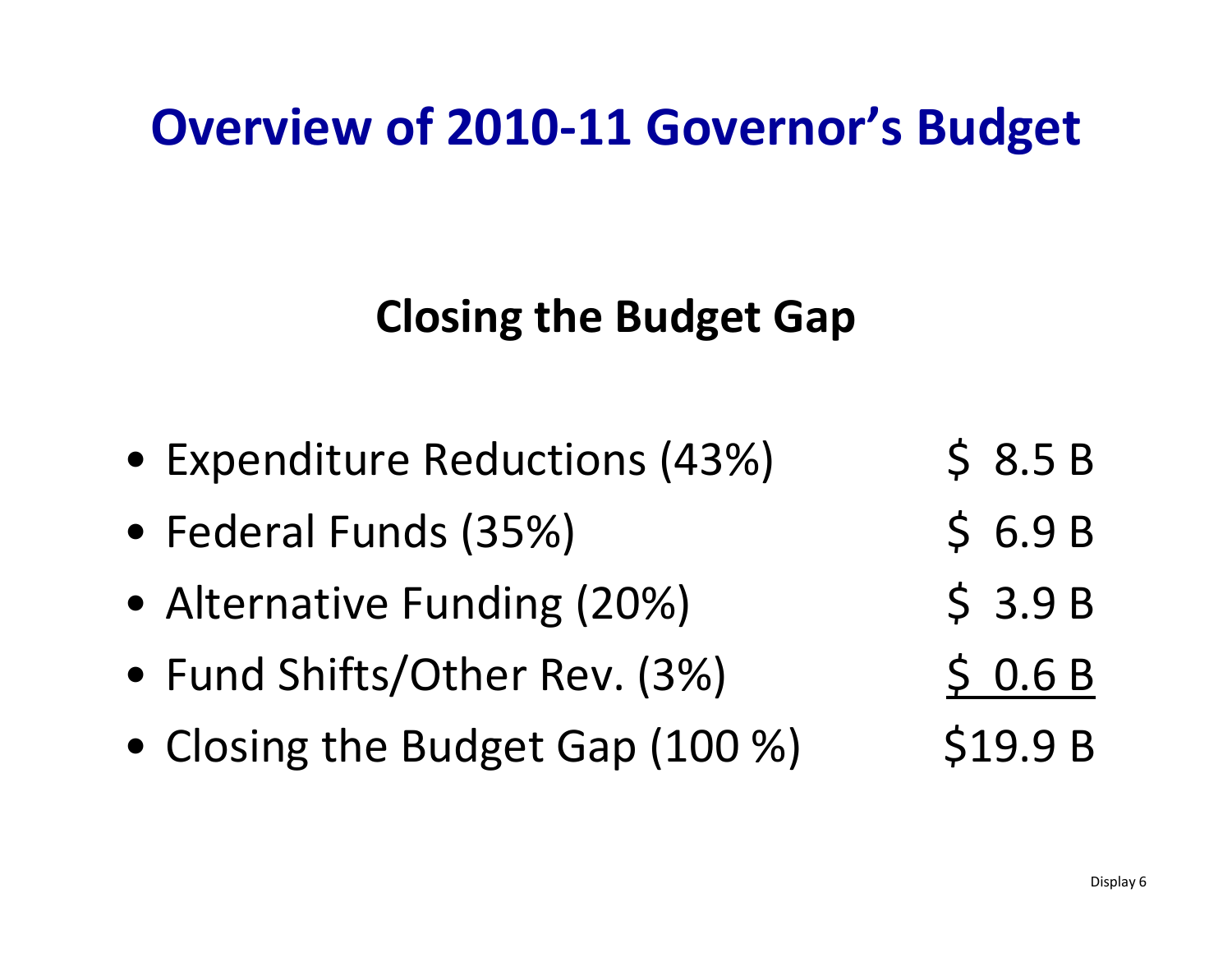#### **Bd t u ge Process**

- January 10 Governor Declares Fiscal Emergency/ Calls Special Session
- January 13 Assembly Budget Committee Overview **Hearing**
- January 14 Senate Budget Committee Overview **Hearing**
- Mid‐February LAO Analysis on State Budget
- Early March Budget Subcommittees Hold Hearings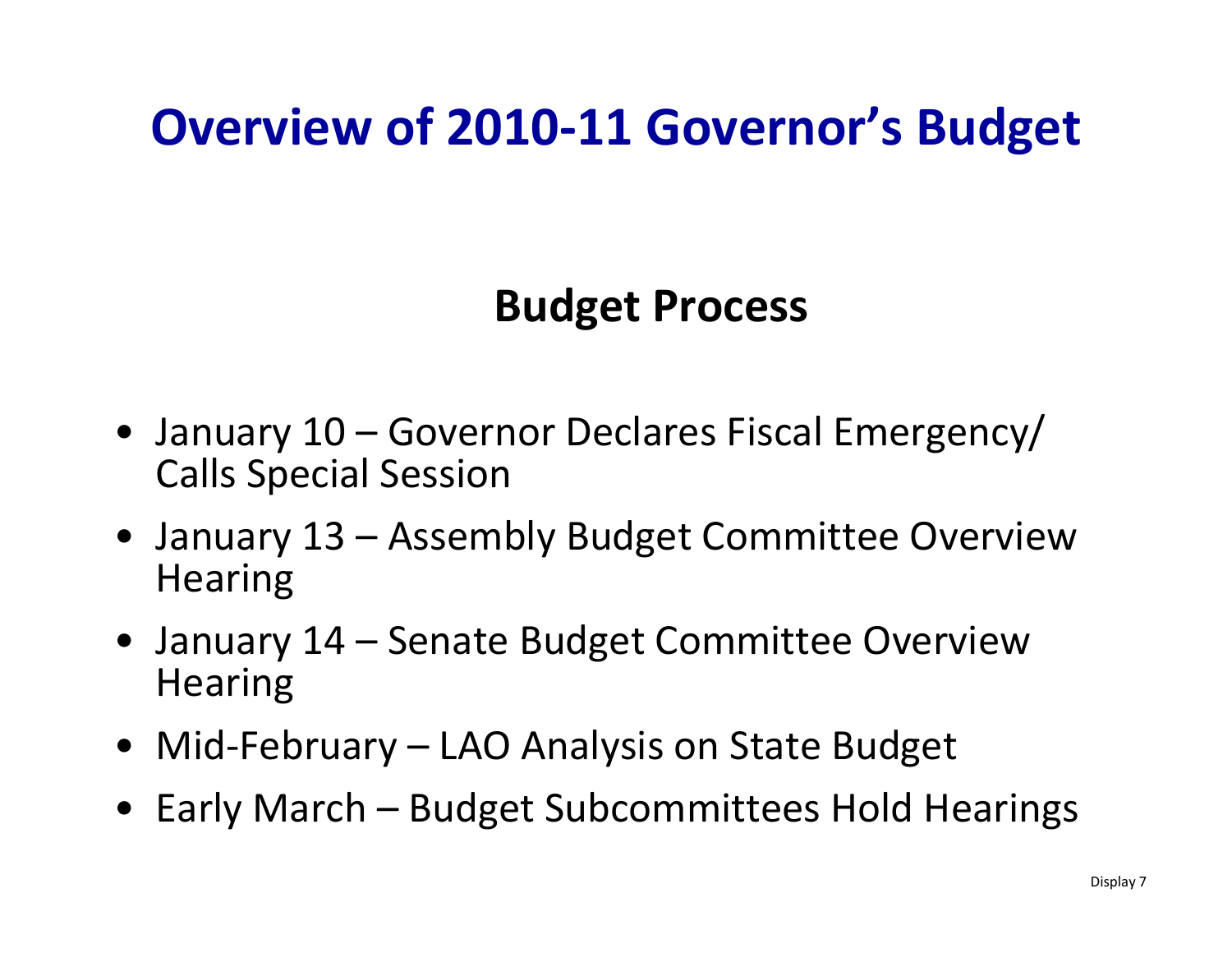#### **2010‐11 UC Regents Funding Request**

| • Restoration of One-Time Cuts       | \$305.0 M           |
|--------------------------------------|---------------------|
| • State Obligation to UCRP and       |                     |
| <b>Annuitant Health Benefits</b>     | \$109.8 M           |
| • Unfunded Enrollment (14,000 FTE)   | \$155.8 M           |
| • Re-Investment, Academic Excellence | \$332.1 M           |
| • Health Sciences Initiatives        | \$10.4 <sub>M</sub> |
| • Total                              | \$913.1 M           |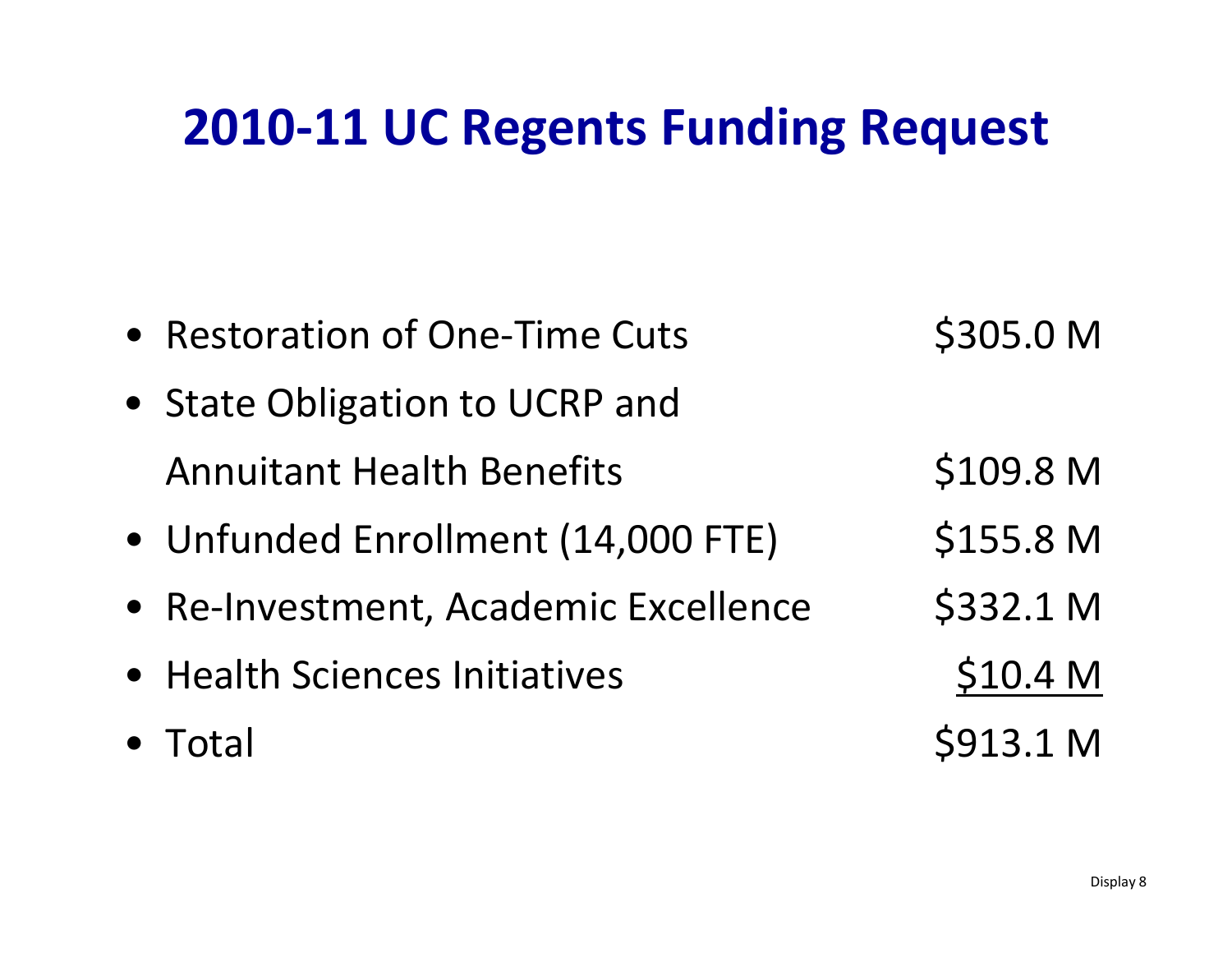#### **2010‐11 UC Budget Issues**

- Governor Proposes Constitutional Amendment – State of the State Address
- Year‐Over‐Year Change
	- –2009‐10 State General Funds \$2.6 B
	- 2010-11 State General Funds \$3.0 B
	- – $-$  Overall General Fund Increase \$370 M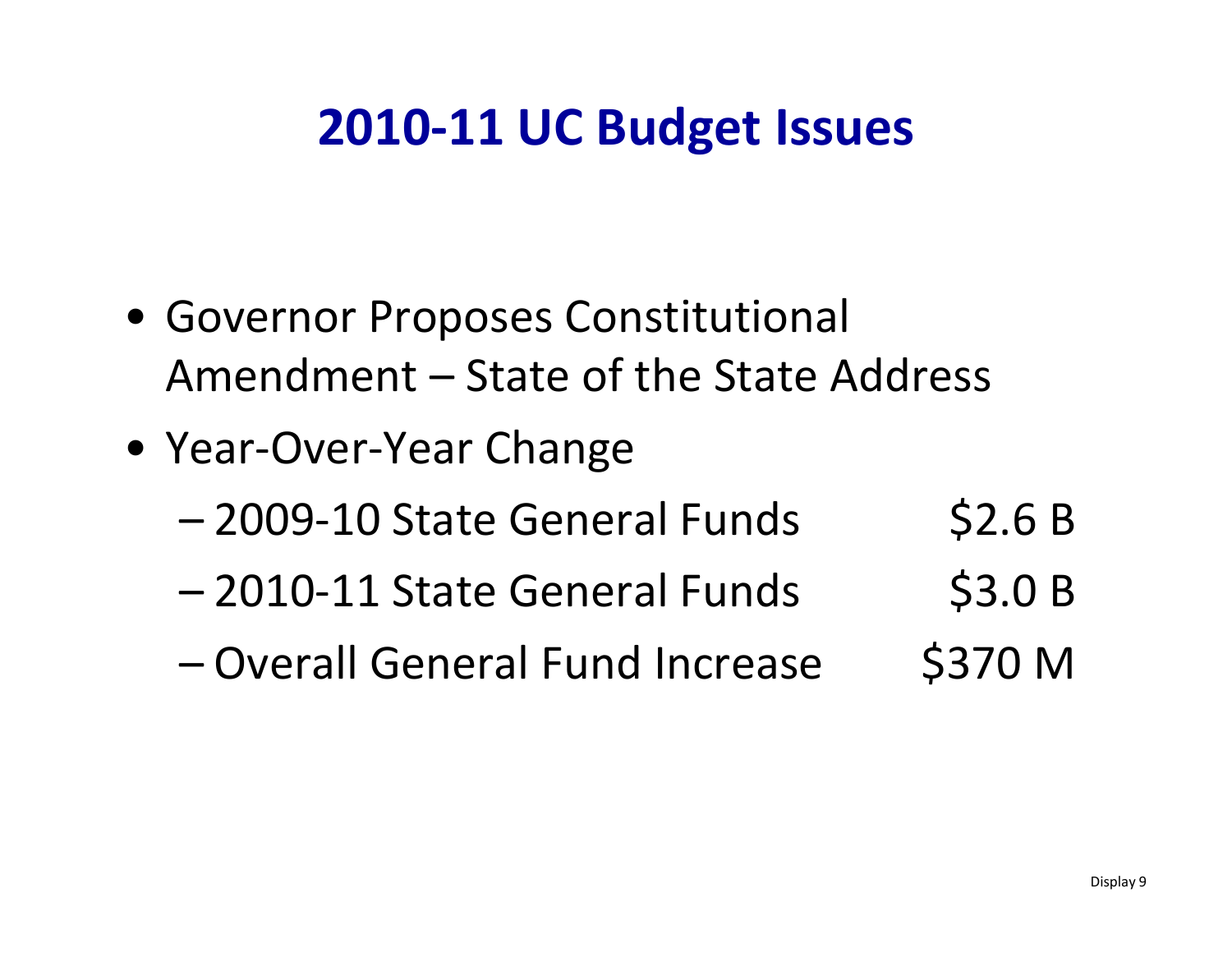## **2010‐11 UC Budget Issues**

- Funding Proposals:
	- –– Restoring 2009-10 Budget Cut \$305.0 M
	- Enrollment Funding\* \$ 51.3 <sup>M</sup>
	- Health Annuitant Benefits \$ 14.1 M
	- Total General Fund Support Increase \$370.4 <sup>M</sup>

- Other Issues:
	- UCRP Budget Trailer Bill Language
	- – Capital Facilities – No 2010 Bond Measure, Alternative Funding Option
	- Cal Grants
		- Entitlement Awards Fully Funded\*
		- No New Funding for Competitive Award

\* Relies on approval of California's request for federal funds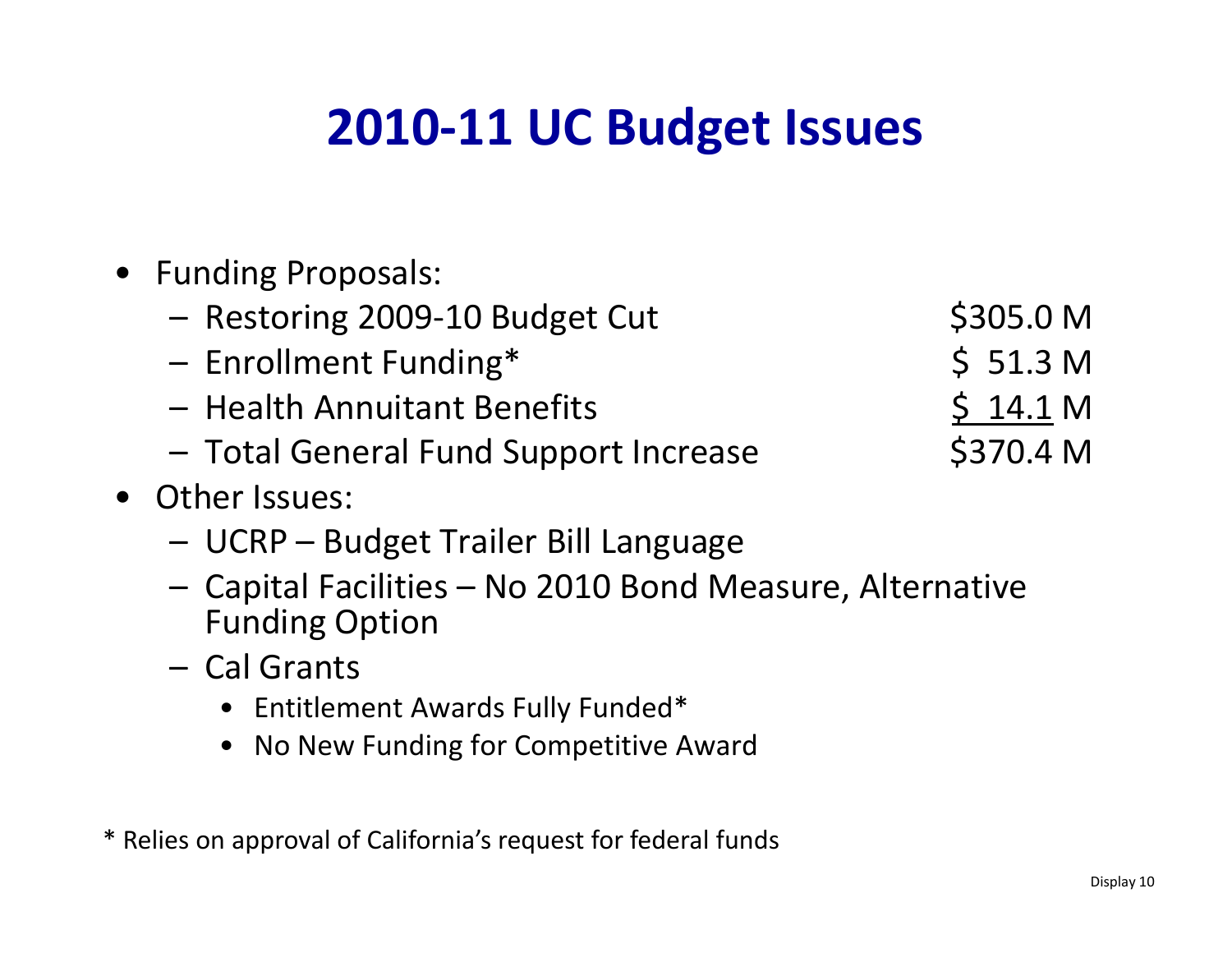## **2010‐11 UC Potential Budget Reductions and Funding Issues**

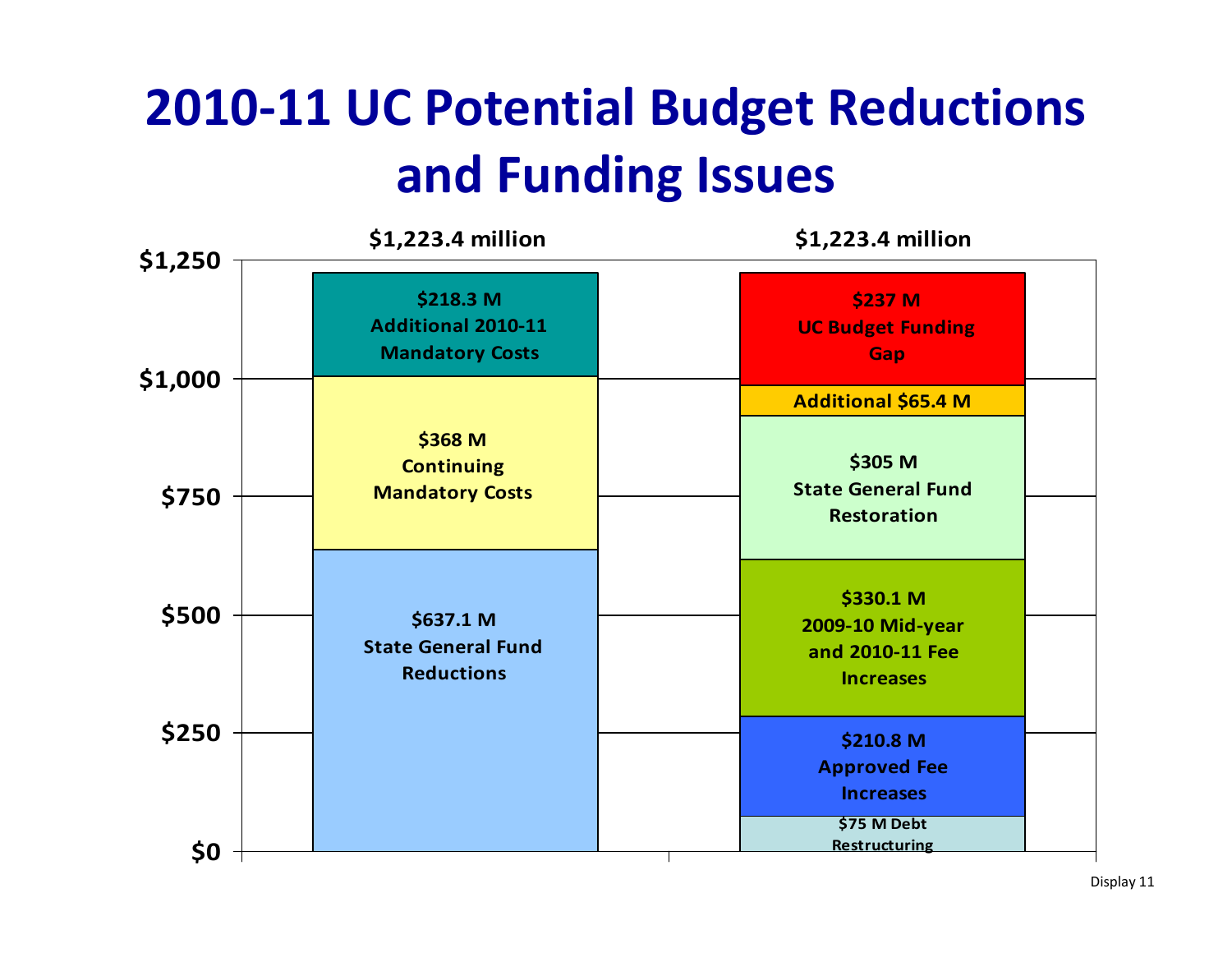## **UC Unfunded Enrollment**

- In 2009-10, UC is over-enrolled by 14,000 students at a cost of \$155.8 million (current estimates <sup>=</sup> more than 15,000)
- • Multi‐year plan to reduce total enrollments by 8,000 – 10,000 students
- • For 2009‐10, first‐time freshmen reduced by 2,300 and CCC transfers increased by 500
- 2010‐11 Regents Budget recommendation:
	- –Request funding for 14,000 FTE
	- If no State funding for enrollment request, reduce first-time freshman by another 2,300
	- Increase CCC transfers by another 250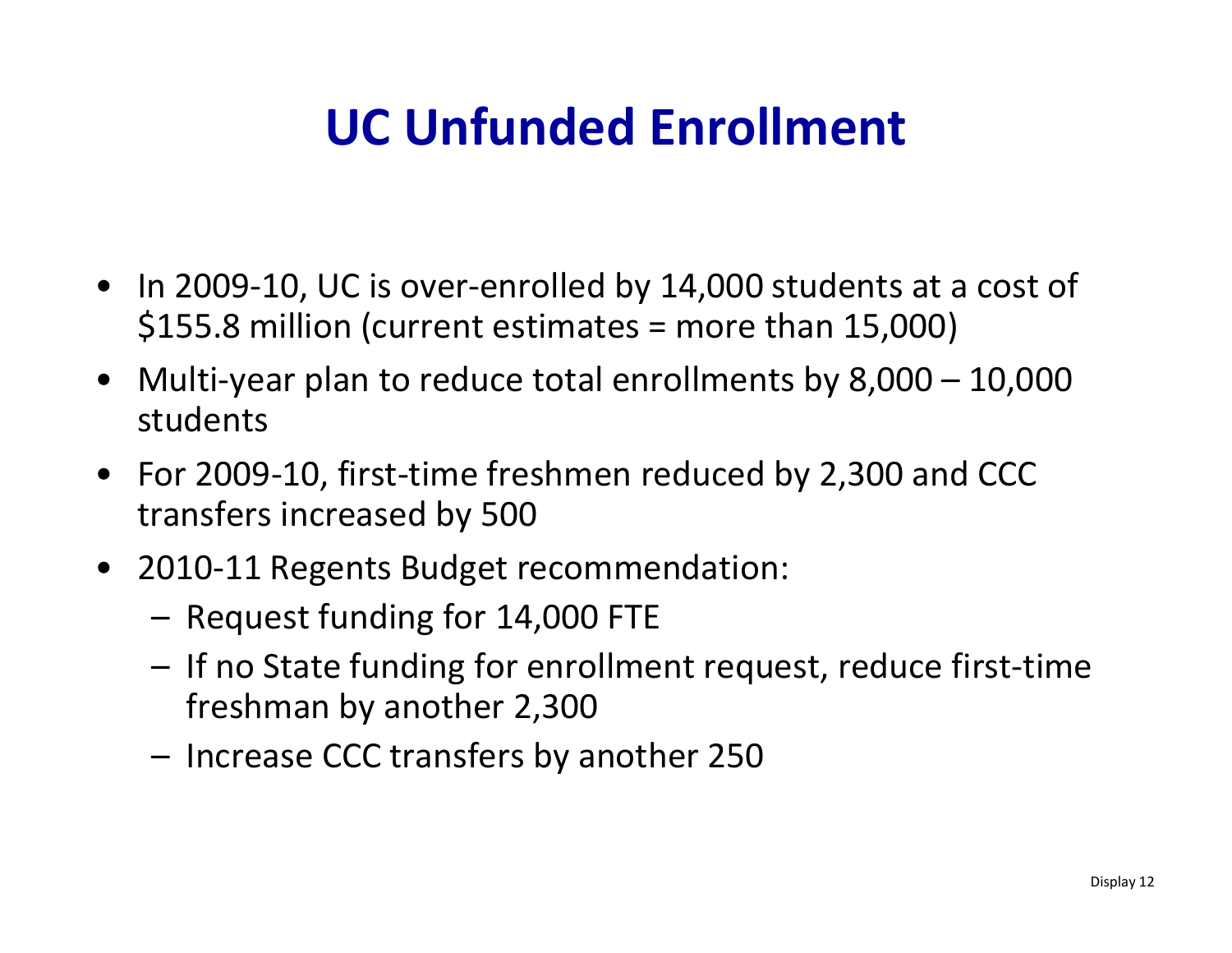## **UC Unfunded Enrollment**

- 2010‐11 Budget provides \$51.3 million to fund 5,121 Full‐Time Equivalent Students (FTES)
- Growth funding is predicated on receipt of federal funds
- Assumes \$64 million in fee revenue to fund 6,400 FTES
- Reduces unfunded enrollment by 11,521 FTES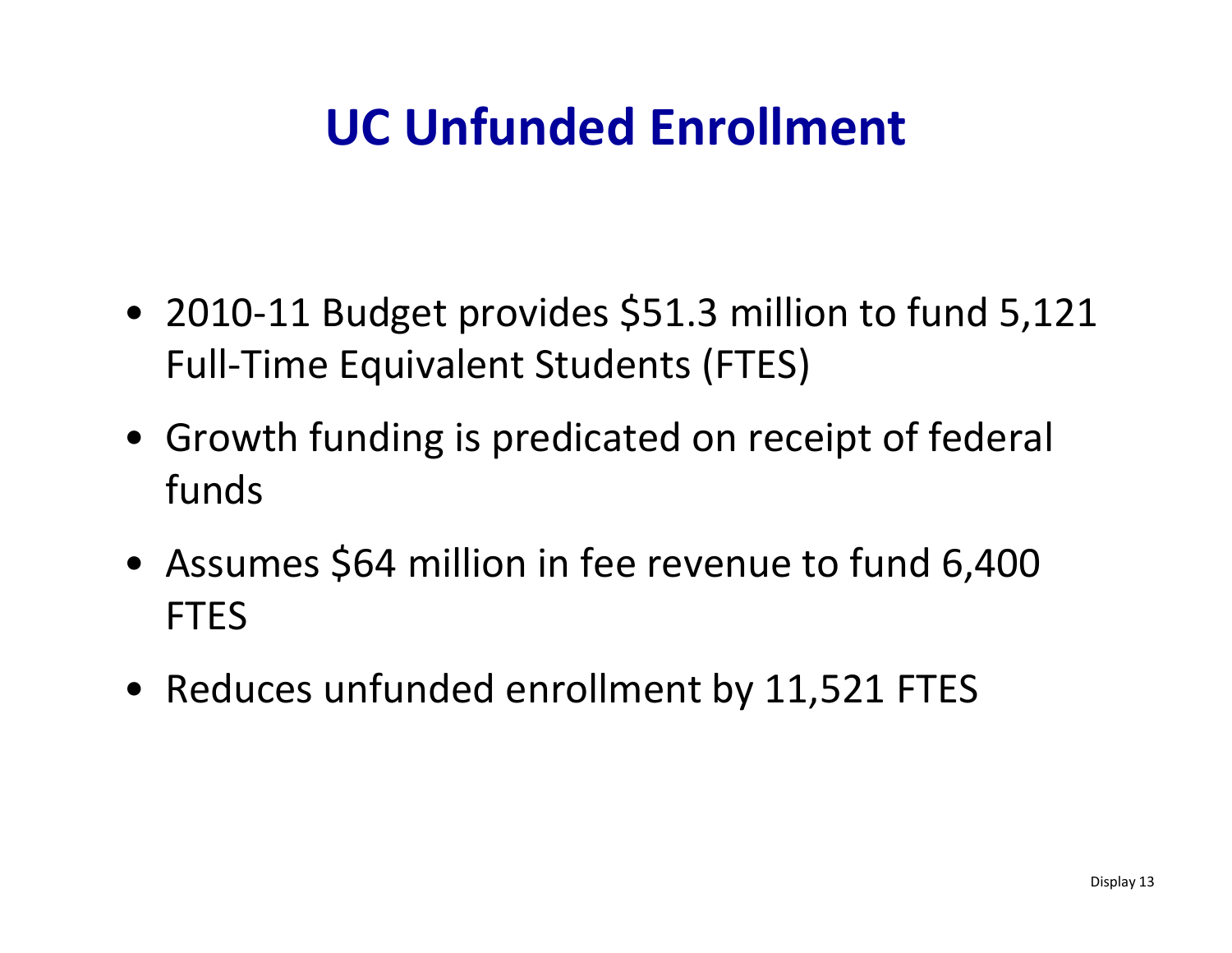#### **State‐Funded Enrollment**

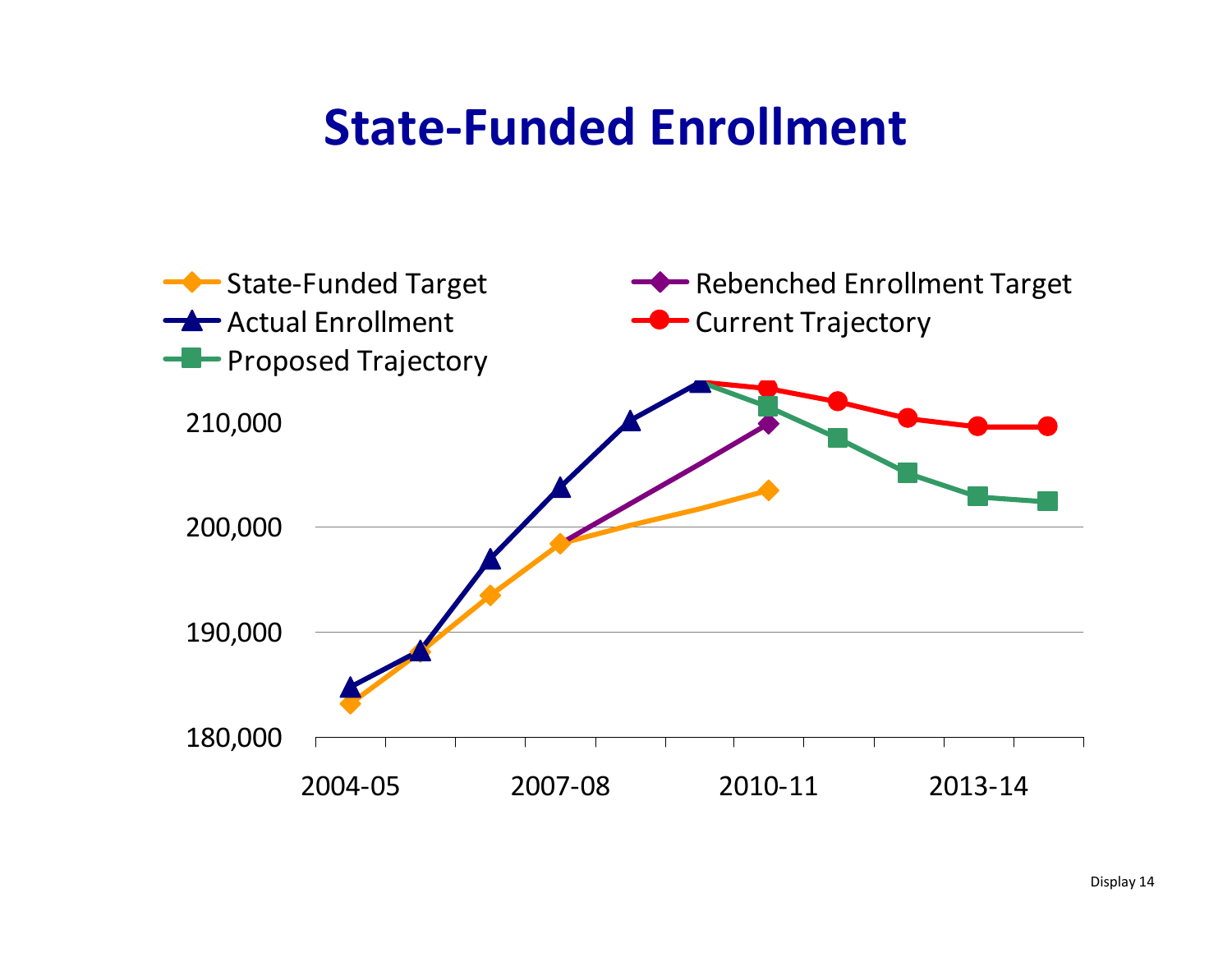# **UC 2010‐11 State‐FundedCapital Budget Request**

- •Infrastructure/building renewal (51%) \$325.0 <sup>M</sup>
- •• Seismic/life-safety (28%) \$173.5 M
- Enrollment growth (17%) \$106.0 M
- New program initiatives (4%)  $\leq$  27.0 M  $\sigma$ Total  $\sim$  5631.5 M

Funding requires <sup>a</sup> new General Obligation bond measure in November 2010 (SB 271-Ducheny, AB 220-Brownley)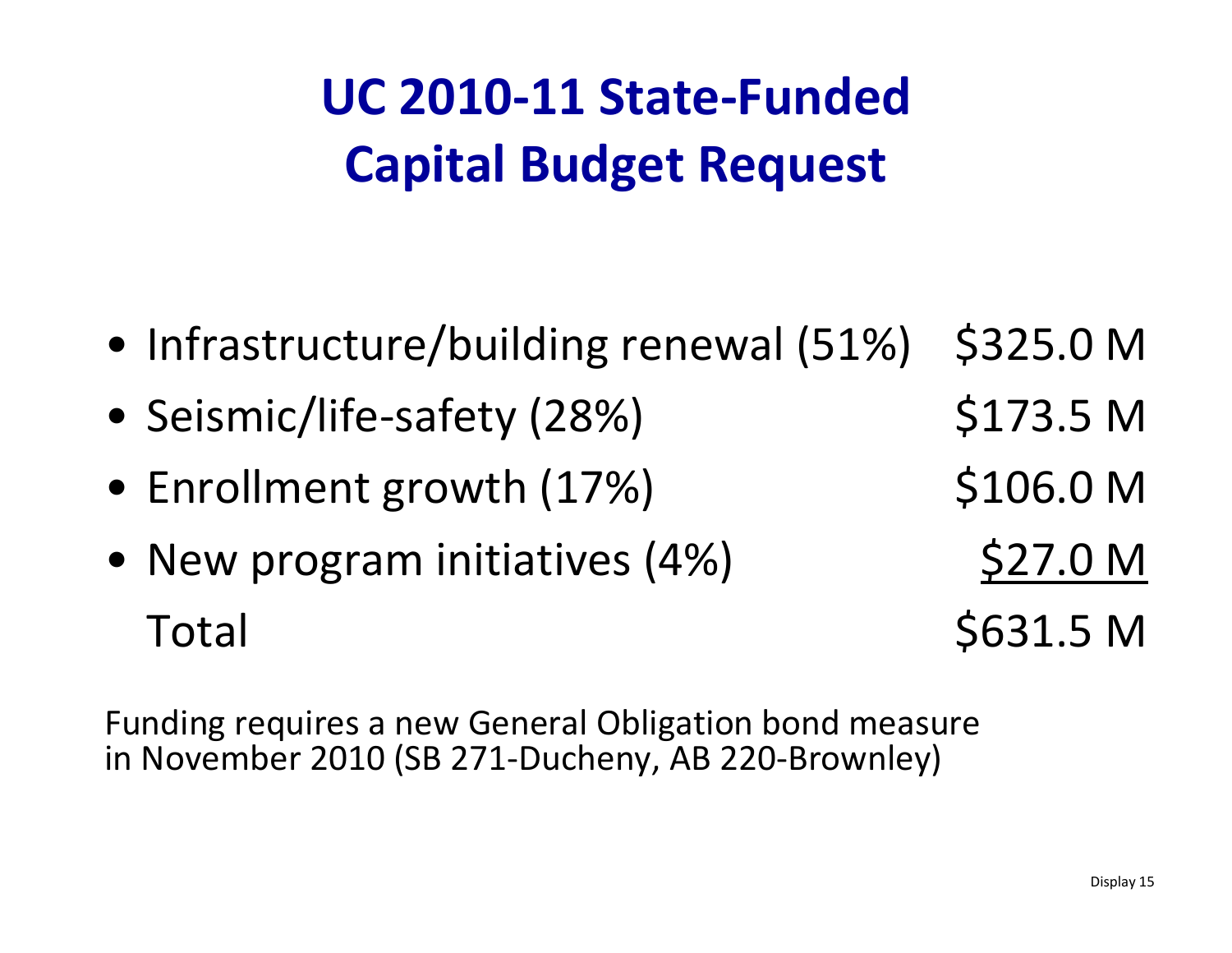#### **Impact of Failure to Achieve Governor's Federal Fund Budget Solutions**

| • Eliminate CalWorks               | \$1.0 B |
|------------------------------------|---------|
| • Reduce Medi-Cal Eligibility      | \$532 M |
| • Cut State Employee Salaries (5%) | \$508 M |
| • Eliminate IHSS                   | \$495 M |
| • Shift County Savings             | \$325 M |
| • Eliminate Inmate Rehab Program   | \$280 M |